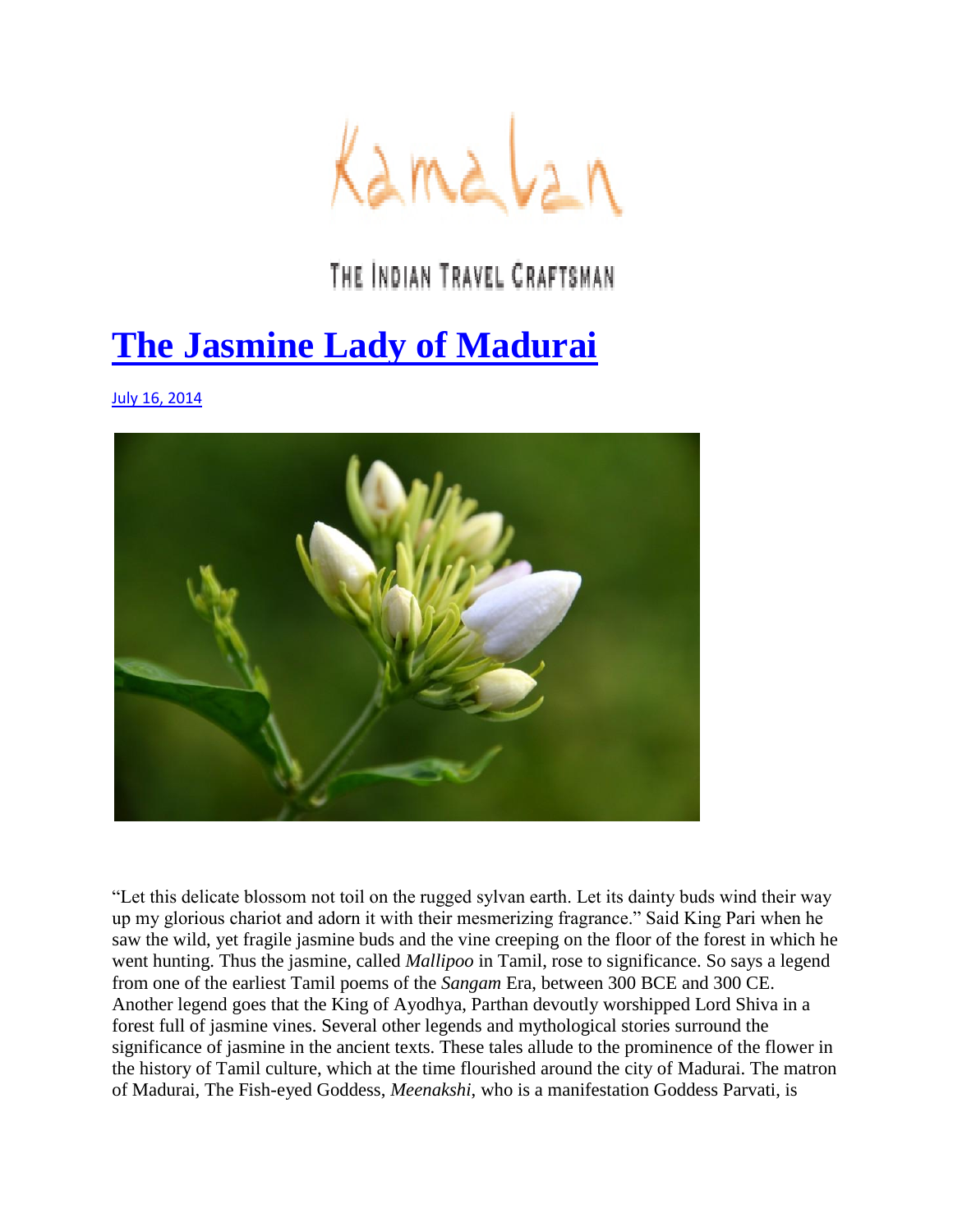adorned with the *Mallipoo* every night, in a ceremony that prepares her for her time with her husband, Lord Shiva*.* A common belief held is that the goddess" love for the flower makes the unique variety of jasmine grown in and around Madurai, called *Madurai Malligai,* the most coveted one of all.

With a long lasting interest in perfumes, I had done some research and come across a wonderful lady, Dr. Uma Kannan. She is a well reputed anthropologist and an expert on the *Madurai Malligai*. She undertook years of research and studied the social and cultural implications of the flower, its impact on the local economy and the special place it holds in the history of Madurai. I tried to get hold of her book, *Madurai Malligai: Madurai and Jasmine, A Celebration*, in which she details its history, its journey from the gardens to the markets and covers a whole range of subjects pertaining to the flower. But I couldn't buy her book on line, so I made up my mind to meet with her in person. The day I arrived in Madurai, my first stop wasn"t the abode of the Goddess but the abode of Dr. Kannan. I was armed with some basic knowledge of her book, reading reviews and other material available over the worldwide web.

The vivid picture she had painted of the *Madurai Malligai* in my mind had captivated me to no end. I looked forward to the meeting with the enthusiasm of a little child who"s been promised a trip to Disneyland! Mr Siva, my Kamalan representative, had informed me that our appointment was at 11 am. Although we took a few minutes to find her place, we finally made it. Her house was a large edifice with a generously spread out garden. Even more welcoming was Dr. Kannan"s reception. Mr Siva and I eased our way into her hospitality and it wasn"t long before we had struck a conversation. Speaking to her was intellectually liberating. Our whole interaction lasted for over two hours. It was from her that I heard the legend about King Pari and Parthan. She spoke to us about the flower gardens and their workers and I learned a great deal about the supply chain of the flower; its life from the branches to adorning the goddess, or the locks of a South Indian woman's hair or a perfumery. During the course of our conversation, she had mentioned that she hailed from Chettinad, a region known for its palatial mansions. It then made sense that her house reminded me of a glorious replica of a Chettinad mansion.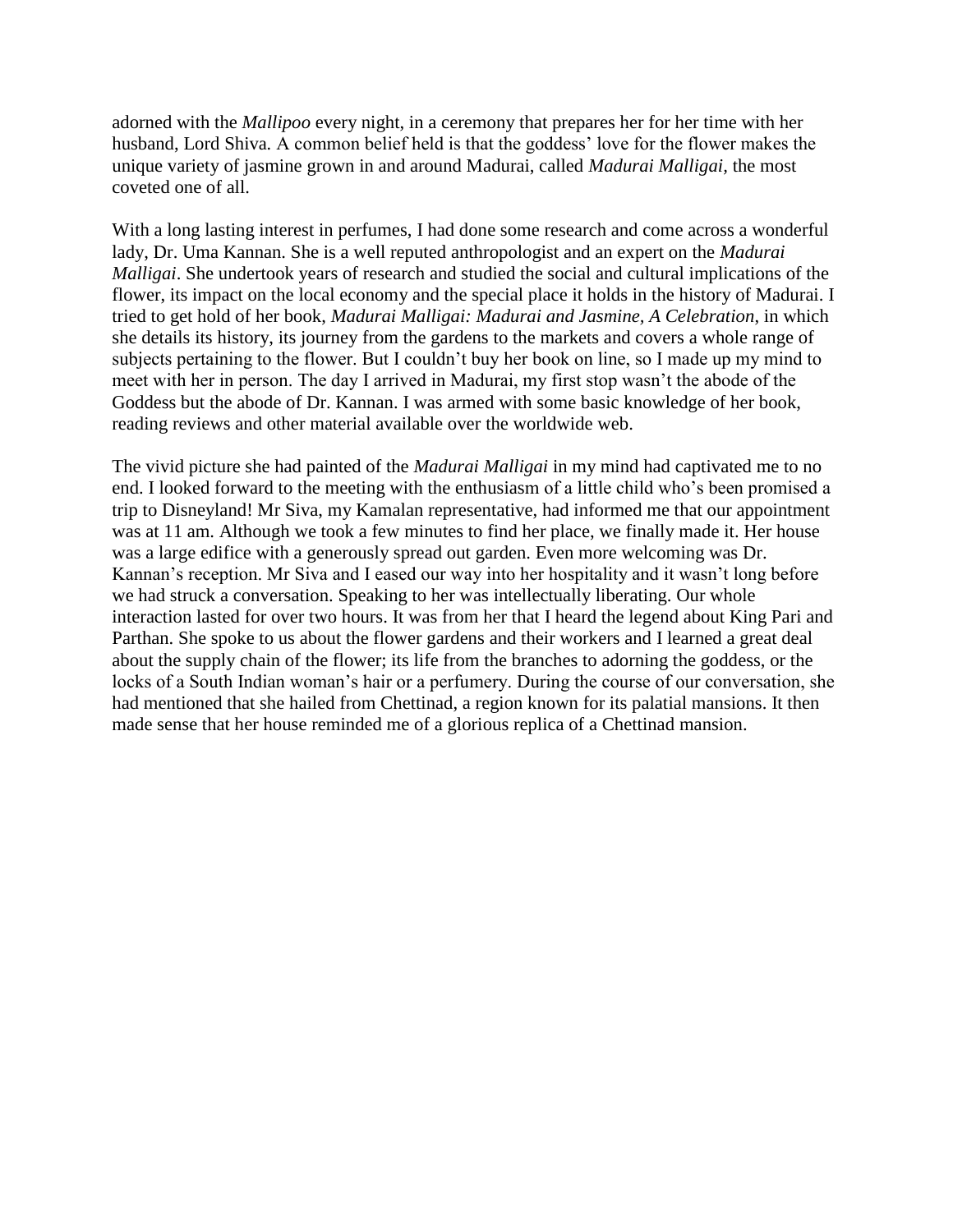

From the interaction, I discovered that jasmine is uniquely used as a bud for most purposes and when it blooms, its fragrance is lost. What remains of and in the flower is used as compost. The plant then buds again, the next day. The average life of a bud is about  $24 - 36$  hours. The highseason is between March and September and the harvest peaks between April and July. Although, the plant does bud even between October and February, the harvest is quite low and prices, high. The sulphur rich soil around the Madurai area is the secret behind the distinctly rich fragrance of the variety of jasmine grown here, whose botanical name is *Jasmine Sambac*. This feature is what brought the flower its "Geographical Indication" or "GI" tag from the Indian government. The tag ensures that the names *'Madurai Malligai'* or *'Madurai Malli'* are not used for any other variety of jasmine or any by-product thereof unless it is grown in this region.

Dr. Kannan wasn"t just an expert on the flower but also an activist dedicated to empowering the local women. The rationale behind her activism was dispelling a set of superstitions surrounding the usage of flowers. A belief prevails that women shouldn"t make garlands which are used extensively in temple worship and such occasions like weddings. This is because of their monthly cycles of bodily 'impurity'. There is also a myth that women's hands aren't dextrous enough to handle the complexity of garland making. So, they were only permitted to string the flowers in a narrow pattern which are then sold for personal adornment. Thus, garland making, the task that fetched more money had remained the realm of men. She helped dispel these myths by organizing workshops to train women in garland making and helping them become selfsufficient, thus improving their income. Most of these women are flower sellers coming from the surrounding villages. These workshops have provided them with a livelihood which they wouldn"t have had otherwise.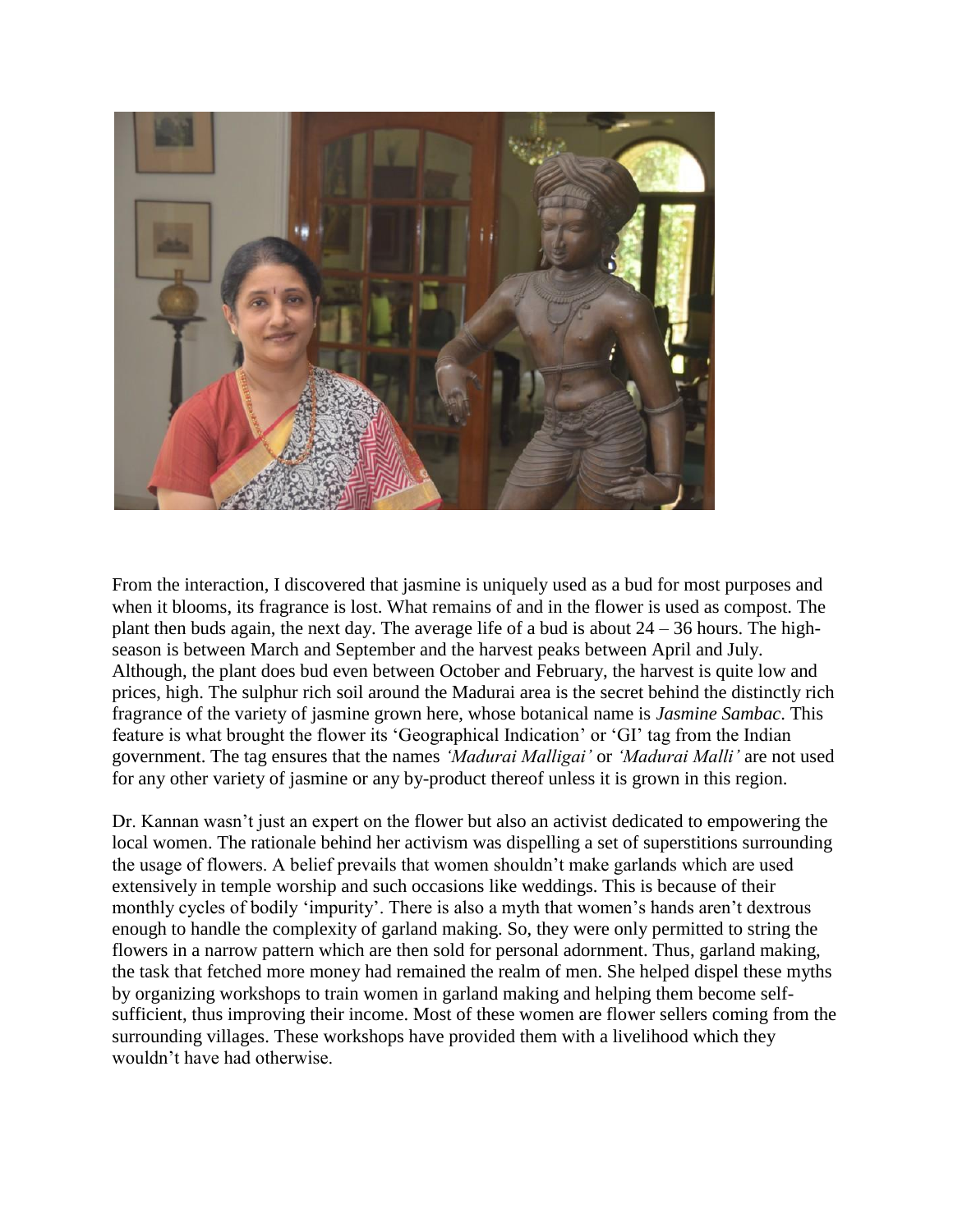Upon Dr. Kannan's suggestion, the next morning I visited two jasmine fields, a short drive outside Madurai city. The day began at 6 am. There were several women in the gardens, hard at work. We observed the workers and spoke to the owner. They usually begin harvesting between 5 and 6 am every morning and go on until  $7 - 8$  am when the farm owners gather the produce and take it to the market. The workers, who are almost all women, usually work in the gardens to supplement their income, since most of them also work in the markets. Some of them are also flower-sellers who buy the buds from the market, work on stringing them and selling them. Harvesting goes on at different times of the day and the workers return to the gardens in the afternoon as well, since the plants may even bud in the afternoon. However, these buds are not preferred and are sold at a lower price. I spoke to a whole family of workers – a mother, a daughter and a son. The daughter and son were both students in a nearby college. Their excitement at meeting a foreigner was palpable.

From the fields, we headed to the only flower market in Madurai, the Mattuthavani Market and thus got a glimpse of the whole process which usually begins at around dawn every morning. The plucked flowers are brought by the farmers in large sacks and taken to the commissioning agents who fix the prices for the day. The prices vary and fluctuate a lot, depending on the weight of the produce of the day, the quality of the flowers, the day of the week, special events on the day etc. For instance, on Fridays, the day of special *Pujas* or prayers at the Meenakshi Temple, on festival days, the prices go up because the demand for them is high on those days. A part of the produce is also exported out of the city to the larger metros and abroad, especially to the Middle East. For exports, the flowers are sealed in special airtight packages. Since the flower"s life is about 24 hours, its demand is highest in the morning when the buds are fresh and goes significantly down by the end of the day, by which time the buds begin to bloom. The remnants of the auctions are sold at dirt-cheap prices. The buds on the plant bloom a little after sunset, but when plucked, they bloom earlier. Therefore, the loss of its fragrance in the evening makes the flower less valuable.

The auctions and vending ultimately bring the flowers to their destinations – the temples, the baskets of the flower-sellers, the beautifully embellished locks of hair, the inconspicuous perfume manufacturers, horticulturists and scientists" laboratories. After tracing *Jasmine Sambac*"s silent journey, I made my way to the most celebrated citizen of Madurai, Meenakshi Ammal, the goddess whose "fish-eyes" watch everything. The magnificent temple dedicated to her never ceases to impress me. On this third journey to Madurai, the goddess and her abode did amaze me as before, but even had an added impact. Ending my trail of the *Jasmine Sambac* by the visit to the temple during the night ceremony made it extra special. At this time, Meenakshi is bedecked with huge garlands of these magnificent blossoms that exude the magical fragrance I am so found of.

I guess it is for this mythical jasmine lady of Madurai that I took this long journey to South India this time and I know somehow that I"ll be back again and again.